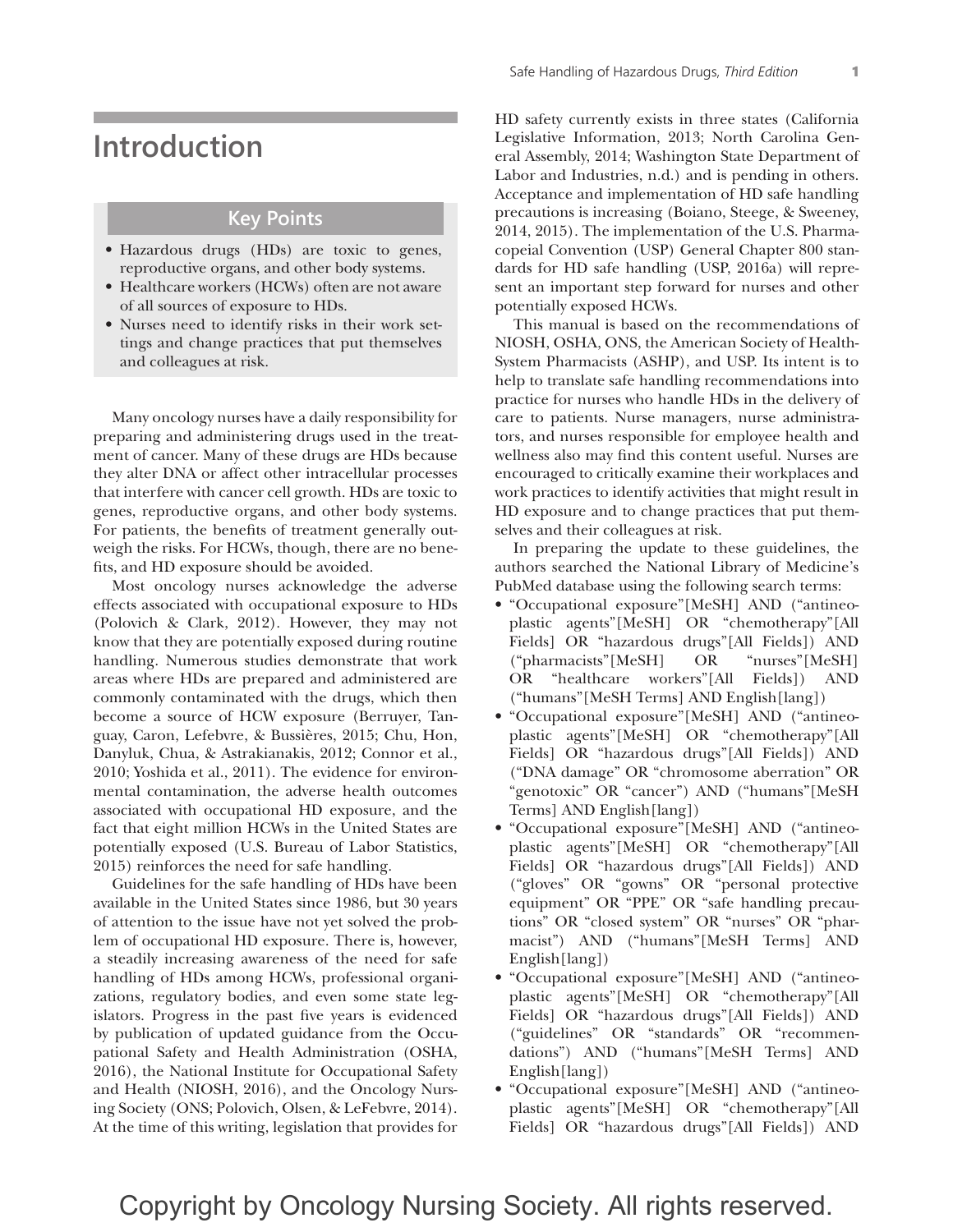"administration" AND ("intravenous" OR "oral" OR "intraperitoneal" OR "intrathecal" OR "intracavitary" OR "intraperitoneal" OR "intraocular" OR "topical") AND ("humans"[MeSH Terms] AND English[lang])

- ("Risk"[MeSH] OR "risk" OR "safety") AND ("antineoplastic protocols"[MeSH] OR "immunotherapy"[MeSH] OR "chemotherapy" OR "immunotherapy" OR "antineoplastic" OR "antineoplastic" OR "antibodies, monoclonal"[mh] OR "monoclonal antibody" OR "monoclonal antibodies" OR "adalimumab" OR "bevacizumab" OR "certolizumab" OR "cetuximab" OR "denosumab" OR "natalizumab" OR "omalizumab" OR "palivizumab" OR "ranibizumab" OR "trastuzumab" OR "ustekinumab" OR "muromonab" OR "rituximab" OR "infliximab" OR "single-chain antibodies") AND ("breast feeding"[MeSH] OR "breast feeding" OR "breastfeeding" OR "breast milk")
- ("Occupational exposure"[MeSH] OR "exposure" OR "personal protective equipment"[mh] OR "personal protective equipment" OR "PPE") AND ("health personnel"[MeSH] OR "healthcare workers" OR "health personnel" OR "nurses" OR "nurse"[tw] OR "pharmacist" OR "pharmacists") AND ("antineoplastic agents"[MeSH] OR "antineoplastic" OR "chemotherapy" OR "anticancer" OR "anti-cancer") AND ("epidemiologic studies"[MeSH] OR "case-control" OR "retrospective" OR "cohort" OR "follow-up study" OR "fol-

low-up studies" OR "prospective" OR "controlled study" OR "controlled trial" OR "descriptive study" OR "descriptive studies" OR "urinary" OR "urine" OR "buccal mucosa" OR "DNA damage" OR "chromosomal abnormalities") AND "last 5 years"[PDat]

Articles were limited to those published in the English language in peer-reviewed journals from 2005 through 2015. Older publications considered classic references also were included.

Further searches of the medical literature also were conducted (based on initial findings, group feedback, and authors' experience) to identify other relevant materials. In addition to searching peer-reviewed publications, the authors searched websites of known domestic or international regulatory agencies and professional societies involved in generating relevant materials (e.g., reports, white papers, official announcements) related to HD topics. The authors sought to identify literature leading to evidence-based practices and quality measures developed by healthcare organizations or specialty societies. Websites of the following organizations were searched:

- ASHP: www.ashp.org
- NIOSH: www.cdc.gov/niosh
- ONS: www.ons.org
- OSHA: www.osha.gov

Findings derived from these searches were used to generate additional searches for guidelines published in the United States and abroad.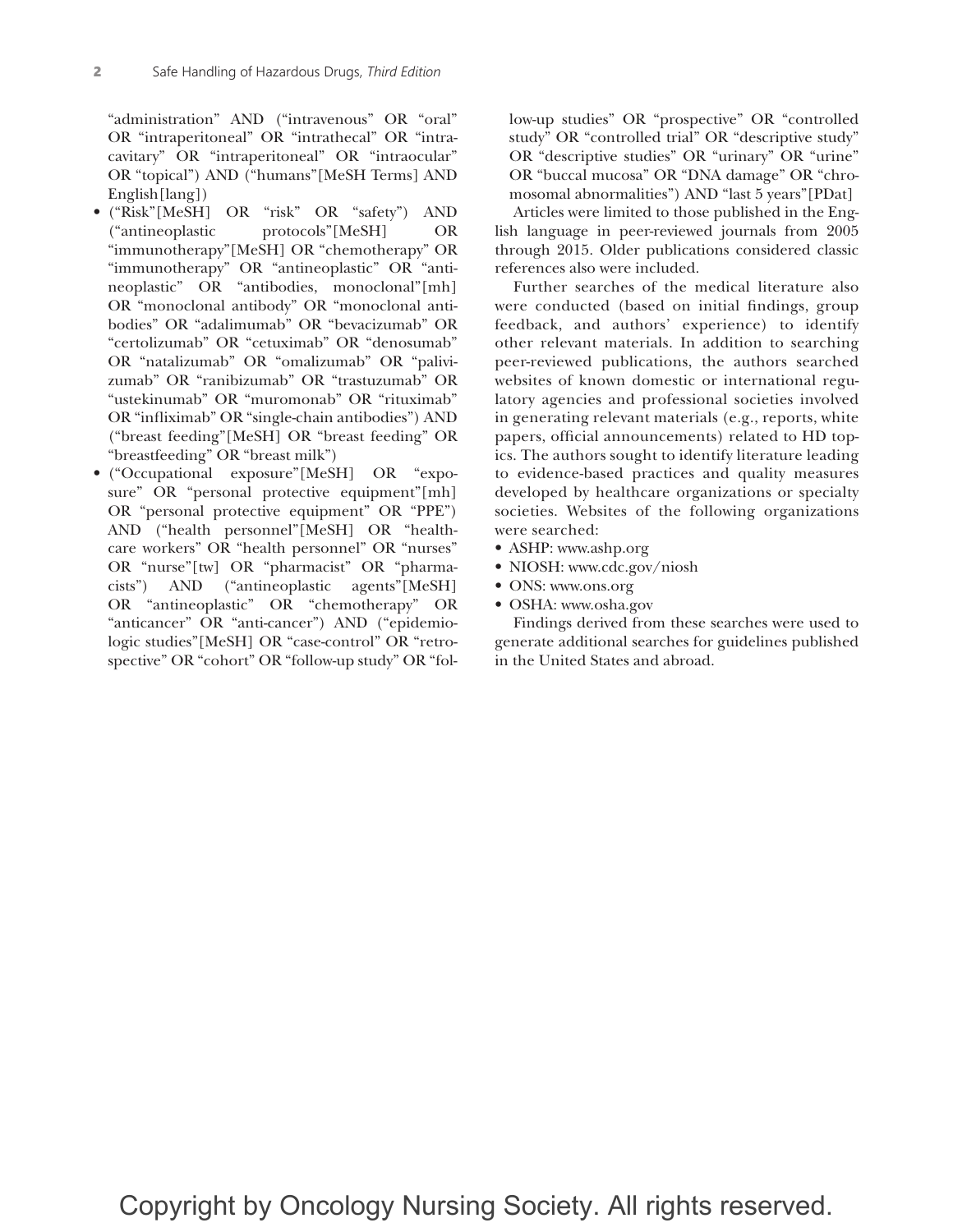# **Definition of Hazardous Drugs**

#### **Key Points**

- All drugs are assessed for hazardous characteristics.
- Investigational agents and those with inadequate information should be considered hazardous.
- Organizations are required to develop a list of HDs used in the facility.

HDs require careful handling by healthcare personnel and others who come into contact with them to minimize exposure and the associated adverse health effects and to reduce contamination of the workplace with drug residue. A universally accepted definition of HDs is essential so that clinicians recognize the drugs for which safe handling recommendations apply. Drugs are classified as hazardous when they possess any one of the following six characteristics (ASHP, 2006; NIOSH, 2004a):

- **Genotoxicity,** or the ability to cause a change or mutation in genetic material; a mutagen
- **Carcinogenicity,** or the ability to cause cancer in humans, animal models, or both; a carcinogen
- **Teratogenicity,** or the ability to cause defects in fetal development or fetal malformation; a teratogen
- **Fertility impairment or reproductive toxicity**
- **Serious organ toxicity** at low doses in humans or animal models
- **Chemical structure and toxicity profile that mimic existing drugs determined to be hazardous** by the five previous criteria

The sixth characteristic in the definition of HDs was first published by NIOSH in 2004 and serves as a reminder that new drugs should be critically evaluated using existing information and extrapolating data from similar agents. Organizations should evaluate the hazardous potential of all drugs, approved and investigational, when they are first introduced into a facility (ASHP, 2006; NIOSH, 2016).

The determination that a drug is hazardous is based on the characteristics in the aforementioned definition and not the chemical class to which the drug belongs. NIOSH evaluates newly approved agents and compares known characteristics of the drugs to the criteria in the definition. Older drugs with new warnings also are reviewed in this manner. Reviewers use infor-

mation from the official U.S. Food and Drug Administration (FDA)-approved prescribing information (www .accessdata.fda.gov/scripts/cder/daf/index.cfm), DailyMed (https://dailymed.nlm.nih.gov/dailymed/ index.cfm), DrugBank (www.drugbank.ca), and drugspecific safety data sheets (SDSs) to determine if any drug should be classified as hazardous and added to the NIOSH list. The NIOSH review is hazard identification, not risk assessment. A full risk assessment requires a dose-response assessment of harm to human health, which is not available for most drugs, as it is for other chemicals. About half of the drugs listed as hazardous are antineoplastic agents, and the rest are non– antineoplastic agents. Rather than suggesting a different level of risk based on drug category, NIOSH recommends that if a drug "meets one or more of the criteria for hazardous drugs in the NIOSH definition, handle it as hazardous" (NIOSH, 2016, p. 5).

All investigational agents should be regarded as potentially hazardous until information establishing their safety becomes available. In the event that data provided to the principal investigator about an investigational agent are insufficient to make a decision, it is prudent to handle the agent as though it is hazardous (ASHP, 2006; NIOSH, 2016). ASHP (2006) specifies that all drugs should be considered hazardous if the information obtained about the drug is insufficient to make an informed decision as to whether it is hazardous. Certainly, healthcare providers must recognize that erring on the side of caution is essential to protecting workers' health and safety and the safety of the work environment.

The International Agency for Research on Cancer (IARC) is part of the World Health Organization (WHO). IARC classifies agents as carcinogens (see Table 1). This agency has evaluated more than 900 substances for their cancer-causing potential. The 2012 IARC publication *Review of Human Carcinogens* includes six volumes developed by separate work groups: Pharmaceuticals; Biological Agents; Arsenic, Metals, Fibres, and Dust; Radiation; Personal Habits and Household Exposures; and Chemical Agents and Related Occupations (IARC, 2012).

In 2015, IARC convened a separate work group to conduct a systematic review of the literature. The group agreed on 10 key characteristics exhibited by human carcinogens to determine cancer hazard risk (Smith et al., 2015). The intent of this approach was to establish a more objective method to assess whether an agent is a potential human carcinogen by reviewing mechanistic data, which was not previously available. The 10 characteristics include the ability of an agent to

- 1. Act as an electrophile either directly or after metabolic activation.
- 2. Be genotoxic.

### Copyright by Oncology Nursing Society. All rights reserved.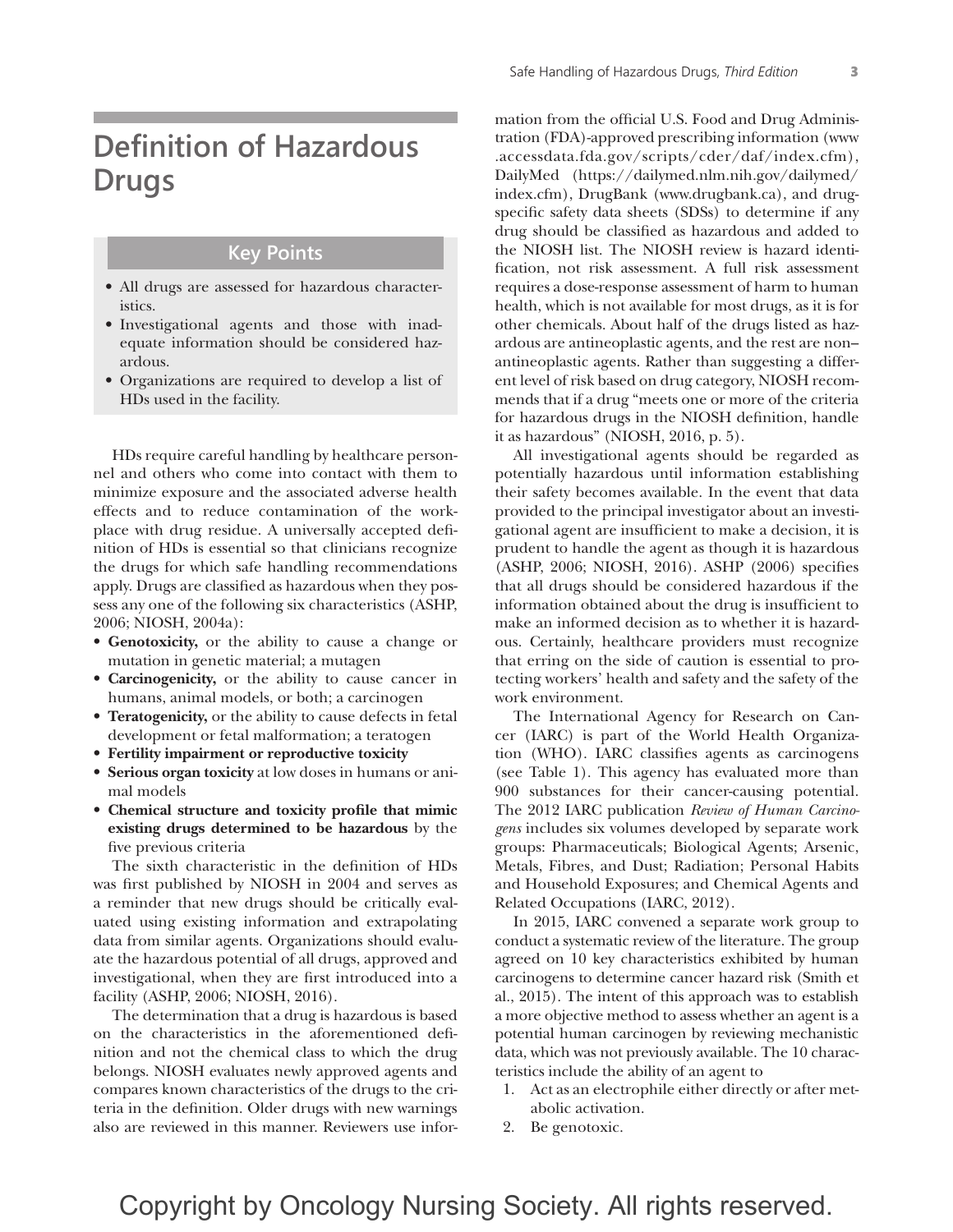- 3. Alter DNA repair or cause genomic instability.
- 4. Induce epigenetic alterations.
- 5. Induce oxidative stress.
- 6. Induce chronic inflammation.
- 7. Be immunosuppressive.
- 8. Modulate receptor-mediated effects.
- 9. Cause immortalization.
- 10. Alter cell proliferation, cell death, or nutrient supply.

A comprehensive list of all drugs currently considered hazardous does not exist in the literature. NIOSH reviews new drugs approximately every two years and lists drugs identified as hazardous (NIOSH, 2017). Given the large number of new drug approvals each year, the NIOSH list will never be complete; therefore, organizations must have a process for evaluating the drugs they use to determine whether they are hazardous. Table 1 provides resources that will aid

| Table 1. Resources for Developing a List of Hazardous Drugs                                                                              |                                                                                                                                                                                                                                                                                                                                                                                                                                                                                                                                                                          |
|------------------------------------------------------------------------------------------------------------------------------------------|--------------------------------------------------------------------------------------------------------------------------------------------------------------------------------------------------------------------------------------------------------------------------------------------------------------------------------------------------------------------------------------------------------------------------------------------------------------------------------------------------------------------------------------------------------------------------|
| <b>Resource</b>                                                                                                                          | <b>Description</b>                                                                                                                                                                                                                                                                                                                                                                                                                                                                                                                                                       |
| American Hospital Formulary Service<br>(AHFS) Pharmacologic-Therapeutic<br><b>Classification System</b>                                  | The AHFS Pharmacologic-Therapeutic Classification System is a widely accepted system<br>for classification of drugs into categories based on mechanism of action. The system desig-<br>nates all antineoplastic agents as category 10; all category 10 drugs are hazardous.                                                                                                                                                                                                                                                                                              |
| International Agency for Research on<br>Cancer Monographs on the Evaluation<br>of Carcinogenic Risks to Humans                           | This resource includes six volumes (A–F): Pharmaceuticals; Biological Agents; Arse-<br>nic, Metals, Fibres, and Dust; Radiation; Personal Habits and Household Exposures; and<br>Chemical Agents and Related Occupations.<br>• Group 1: The agent is carcinogenic to humans.<br>• Group 2A: The agent is probably carcinogenic to humans.<br>• Group 2B: The agent is possibly carcinogenic to humans.<br>• Group 3: The agent is not classifiable as to its carcinogenicity to humans.<br>• Group 4: The agent is probably not carcinogenic to humans.                  |
| Safety data sheets (SDSs)                                                                                                                | SDSs are developed by manufacturers to describe the chemical properties of a product and<br>communicate the hazards, including the following:<br>• Identification and labeling<br>• Composition<br>• First aid measures<br>• Fire-fighting measures<br>• Accidental release measures<br>• Handling and storage<br>• Exposure controls/personal protection<br>• Physical and chemical properties<br>• Stability and reactivity<br>• Toxicologic information<br>• Ecologic information<br>• Disposal considerations<br>• Transport information<br>• Regulatory information |
| U.S. Department of Health and Human<br>Services National Toxicology Program<br>Report on Carcinogens, 14th edition                       | Carcinogens listed in this report are classified as either known human carcinogens or rea-<br>sonably anticipated to be human carcinogens. The report can be obtained at https://ntp<br>.niehs.nih.gov/pubhealth/roc/index-1.html.                                                                                                                                                                                                                                                                                                                                       |
| National Institute for Occupational<br>Safety and Health List of Antineoplastic<br>and Other Hazardous Drugs in Health-<br>care Settings | This publication lists drugs that should be handled as hazardous. The hazardous drug list<br>was updated in 2016 and can be found at www.cdc.gov/niosh/topics/antineoplastic/pdf<br>/hazardous-drugs-list_2016-161.pdf.                                                                                                                                                                                                                                                                                                                                                  |
| Package inserts for specific pharmaceu-<br>tical agents                                                                                  | Package inserts for all U.S. Food and Drug Administration–approved medications contain<br>information to assist clinicians in determining whether a drug should be classified as haz-<br>ardous, including the following:<br>• Drug classification<br>• Pregnancy category and reproductive toxicity<br>• Organ toxicities<br>• Secondary cancers that may develop with exposure<br>• Drug warnings                                                                                                                                                                      |

## Copyright by Oncology Nursing Society. All rights reserved.

stitute for Occupational Safety and Health, 2016; U.S. Department of Health and Human Services National Toxicology Program, 2016.